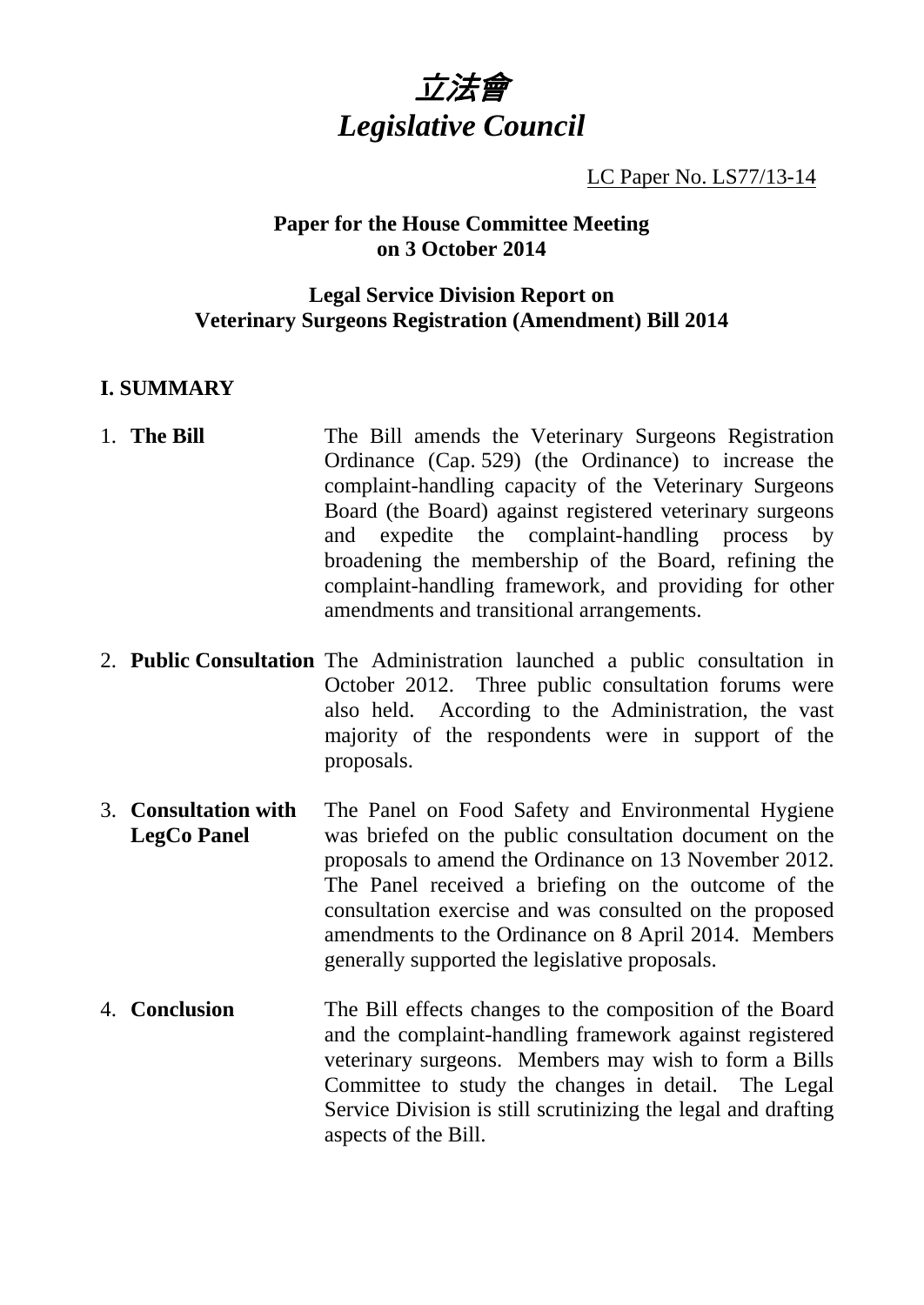## **II. REPORT**

The date of First Reading of the Bill was 9 July 2014. Members may refer to the LegCo Brief (File Ref.: FHB/F/6/12/12) issued jointly by the Food and Health Bureau and Agriculture, Fisheries and Conservation Department on 2 July 2014 for further details.

## **Object of the Bill**

2. The Bill amends the Veterinary Surgeons Registration Ordinance (Cap. 529) (the Ordinance) to broaden the membership of the Veterinary Surgeons Board (the Board), refine the complaint-handling framework against registered veterinary surgeons, and provide for other amendments and transitional arrangements.

## **Background**

3. The Ordinance was enacted in 1997 to govern the registration and practice of veterinary surgeons in Hong Kong. It provides for the establishment of the Board which deals with various matters including disciplinary offences committed by registered veterinary surgeons.

4. According to paragraph 3 of the LegCo Brief, the number of complaints against veterinary surgeons received by the Board has risen markedly in recent years. The complaints have also become more complex. In order to better equip the Board to cope with the increasing caseload, the Administration considers that the current structure and modus operandi of the Board should be amended.

# **Provisions of the Bill**

## Broadening the membership of the Board

5. The Board currently consists of the following 10 members to be appointed by the Secretary for Food and Health (SFH) -

- (a) one chairperson;
- (b) one medical practitioner or pharmacist who is entitled to practise his or her profession in Hong Kong;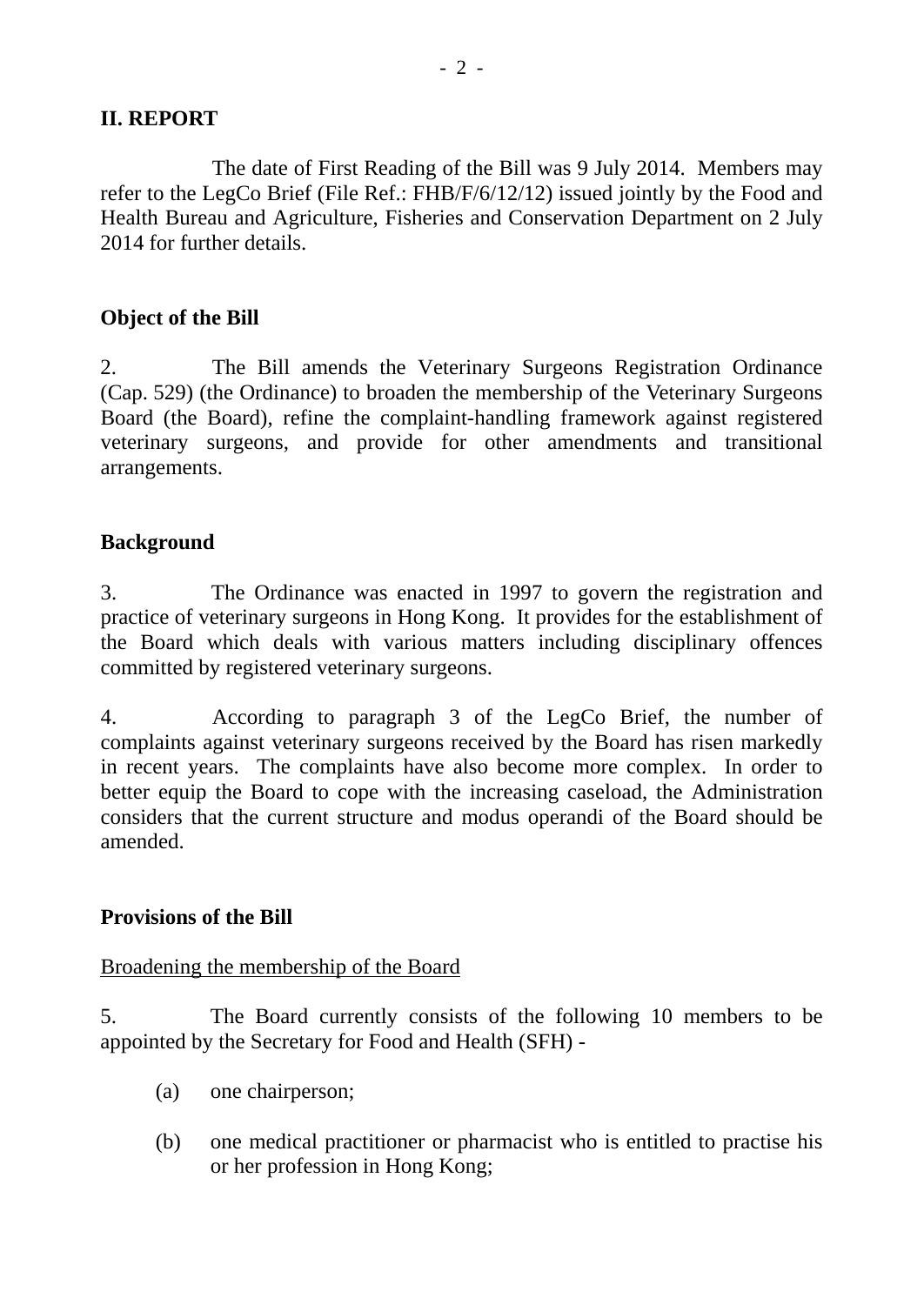- (c) two persons who, in SFH's opinion, represent the interests of persons who utilize veterinary services (each is referred to as "a relevant lay person"); and
- (d) six registered veterinary surgeons.

6. The Administration wishes to broaden the representativeness of the Board and better equip the Board to cope with the increasing workload. It also wants to encourage greater involvement of the veterinary profession in managing its own affairs. Further, the Board should tap wider expertise in related disciplines.

7. Accordingly, the Bill amends the Ordinance to broaden the membership of the Board by -

- (a) increasing the number of members from 10 persons to 19 persons; out of these nine new members, six of whom are registered veterinary surgeons to be elected by persons from their profession (elected members) with the rest being additional relevant lay persons to be appointed by SFH (clause 5 of the Bill – proposed new section 3A); and
- (b) adding a new definition of "medical and health professional" to expand the current category of member as mentioned in paragraph 5(b) above to include a dentist who is entitled to practise his or her profession in Hong Kong (clause 3(3) of the Bill).

#### Refining the complaint-handling framework against registered veterinary surgeons

8. Currently under the Ordinance, where the secretary to the Board (the Secretary) receives a complaint against a registered veterinary surgeon alleging to have committed a disciplinary offence, the Secretary is required to submit the complaint to two members of the Board (who constitute a preliminary investigation committee (PIC) although the name is not mentioned in the Ordinance) of whom one must be a non-veterinary member, to determine whether or not the complaint should be referred to the Board. If the complaint is referred by PIC to the Board, the Board may, if it considers appropriate, refer the complaint to an inquiry committee (IC) consisting of not less than three of its members to determine whether or not the registered veterinary surgeon has committed a disciplinary offence. The Ordinance requires that an IC must have one nonveterinary member.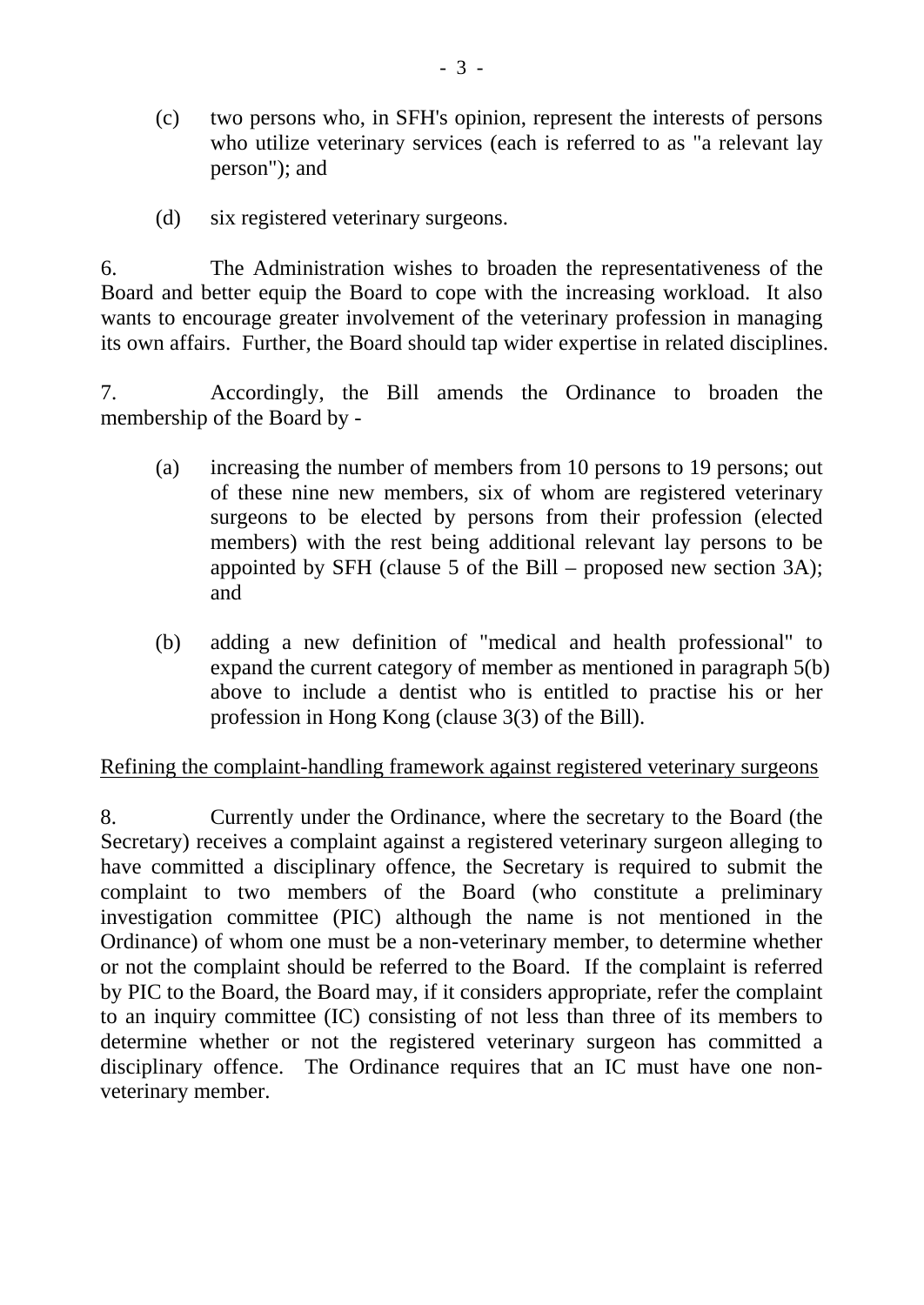9. Given that the Board presently has only three non-veterinary members (i.e. those specified in paragraph 5(b) and (c) above), according to paragraph 5 of the LegCo Brief, the maximum number of PICs which may be formed concurrently by the Board is restricted to three in practice. Besides, only two nonveterinary members of the Board are available for appointment to an IC as the one who has been involved in a PIC cannot sit on an IC for the same case.

# *Establishment of panel of assessors*

10. To facilitate the appointment of more PICs and ICs by the Board if necessary to cope with the caseload, clause 11 of the Bill adds a new section 17A to the Ordinance to empower the Board to establish a panel of assessors from whom members of a PIC or IC may be appointed. Such panel is to consist of not more than 12 registered veterinary surgeons and not more than six other persons to be appointed by the Board upon the nomination of the Director of Agriculture, Fisheries and Conservation. A Board member is not eligible to be appointed to the panel.

# *Establishment of PIC and streamlining the complaint-handling process*

11. Clause 11 of the Bill also adds a new section 17C to the Ordinance to provide for the establishment of a PIC by the Board to be consisted of three persons. A PIC may be formed either by three Board members or by two Board members plus one assessor. In either case, one member of a PIC must be a person who is not a registered veterinary surgeon. It further adds a new section 17D to the Ordinance to empower a PIC to request the complainant, the registered veterinary surgeon being complained of, and any other person whom it considers appropriate, to provide information to facilitate its consideration of the complaint.

12. Proposed new section 17C of the Ordinance also provides that a PIC, instead of the Board as currently stipulated in the Ordinance, is to consider whether a complaint against a registered veterinary surgeon should be referred to an IC for determining whether such surgeon has committed a disciplinary offence. According to paragraph 16 of the LegCo Brief, such arrangement will facilitate better use of the resources of the Board and reduce the time required for processing complaints.

# *Broadening the membership of IC*

13. Similar to the proposed composition of a PIC, clause 12(2) of the Bill adds a new section 18(1C) to the Ordinance to provide that an IC is to consist of either three Board members or two Board members plus one assessor. In either case, one of the members of an IC must be a person who is not a registered veterinary surgeon.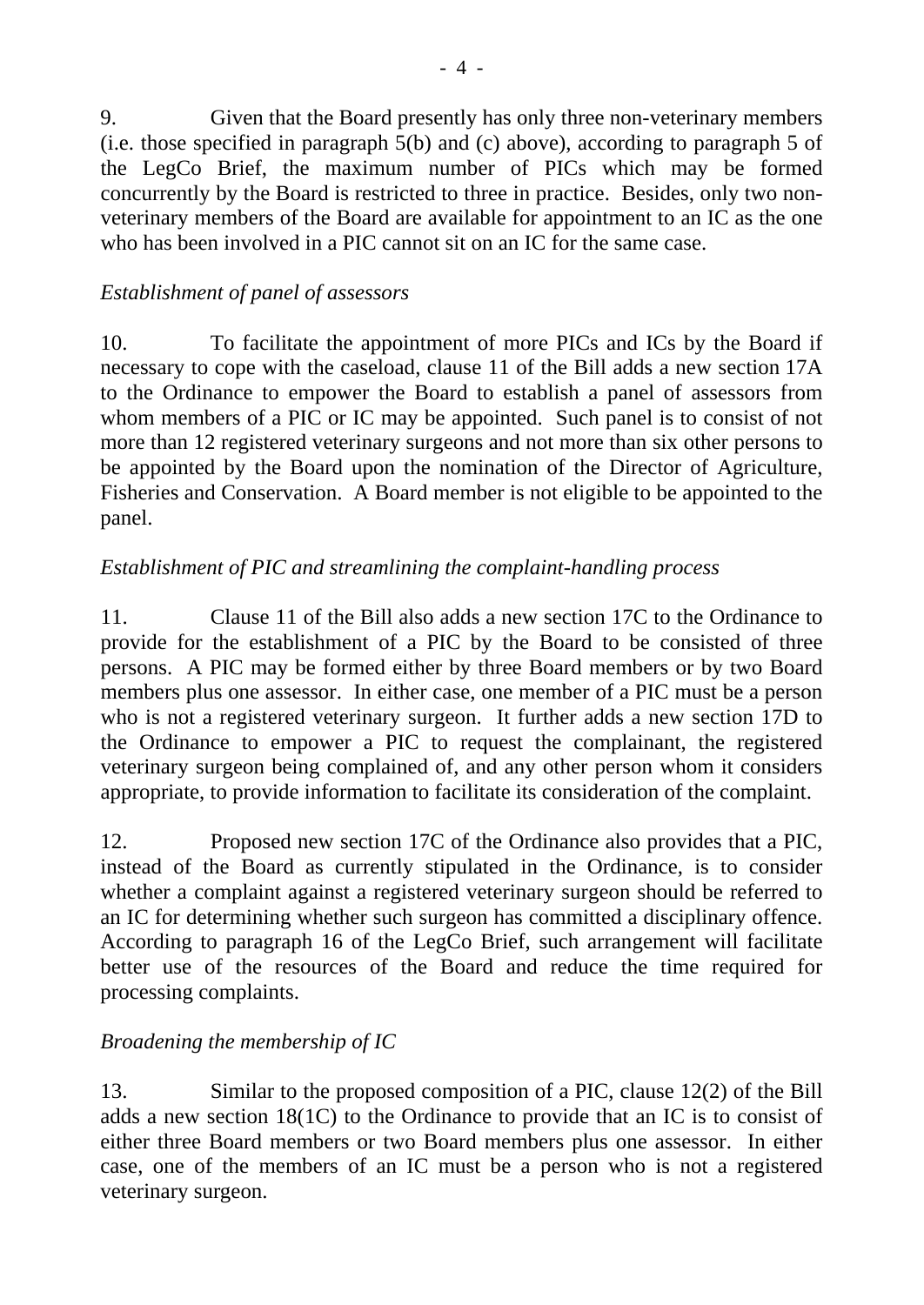#### Other amendments and transitional arrangements

#### *Other amendments*

14. Section 2 of Schedule 1 to the Ordinance currently sets out the circumstances under which SFH may declare the office of a Board member to be vacant. Clause 16(2) and (3) of the Bill repeals that section and adds new sections 2B to 2D to that Schedule so that SFH (in the case of the chairperson of the Board or any other member appointed by SFH to the Board (appointed member)) or the Board (in the case of an elected member of the Board) has to declare that the office of a Board member becomes vacant if -

- (a) the member dies, resigns or is currently subject to a disciplinary order made under the Ordinance;
- (b) the member is an undischarged bankrupt or has entered into a voluntary arrangement within the meaning of the Bankruptcy Ordinance (Cap. 6) with his or her creditors which is still in force;
- (c) the member is sentenced to imprisonment in Hong Kong or elsewhere for a term exceeding three months, regardless of whether or not the sentence is suspended;
- (d) (in the case of an appointed or elected member) the member ceases to be a registered veterinary surgeon, medical and health professional or relevant lay person as the case requires; and
- (e) SFH (in the case of the chairperson or an appointed member) or the Board (in the case of an elected member) is satisfied that -
	- (i) the chairperson or appointed member is unable or unfit to perform the duties and exercise the powers of a chairperson or member because of physical or mental illness or any other reason; or
	- (ii) the elected member is unable or unfit to perform the duties and exercise the powers of a member because of physical or mental illness.

15. Clause 16(3) of the Bill also adds a new section 2E to Schedule 1 to the Ordinance to provide for the circumstances, as similar to those specified in paragraph 14(a) to (e)(i) above, under which the Board must declare that the office of an assessor becomes vacant.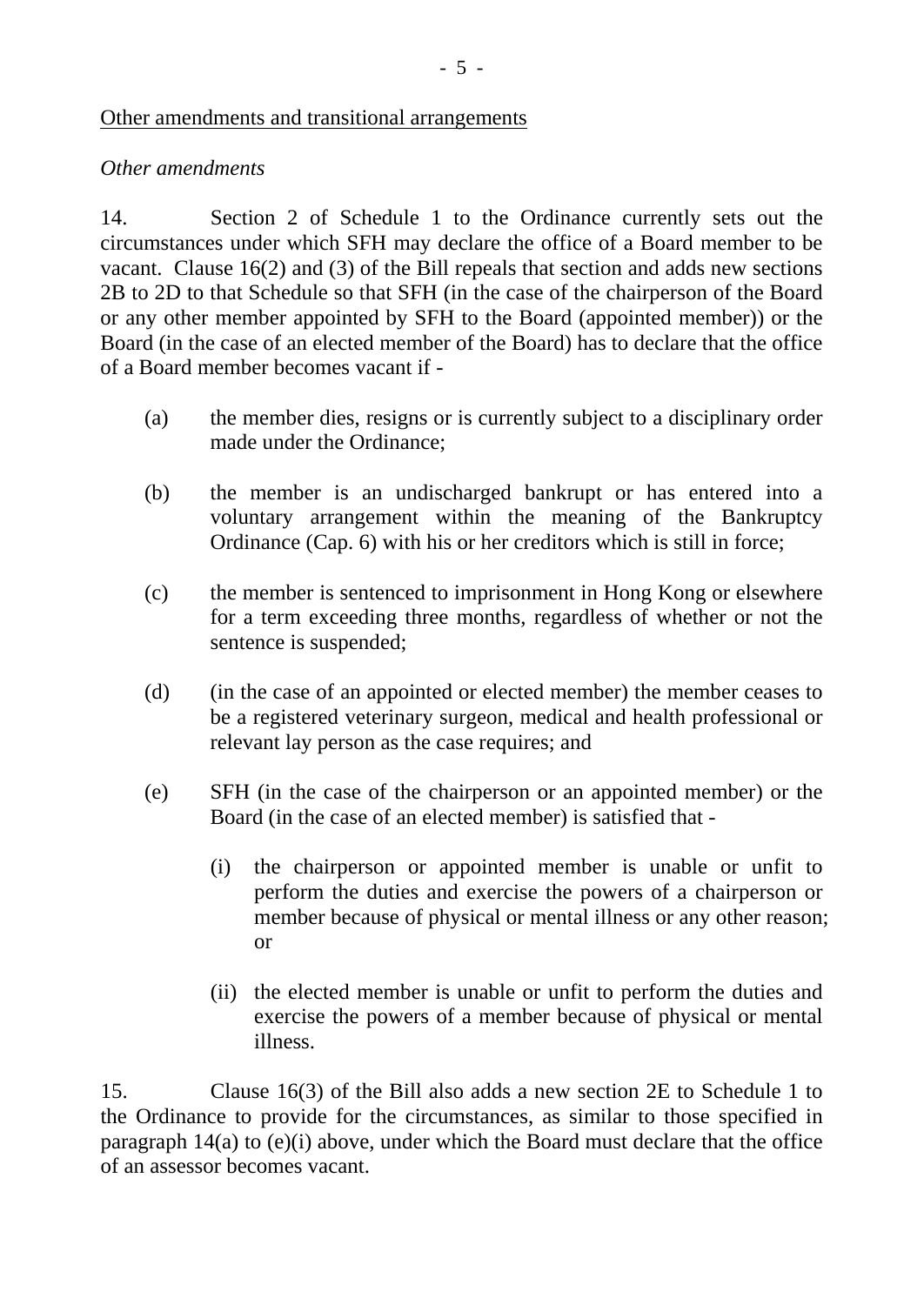16. Other amendments to the Ordinance include adding new definitions to section 2 of the Ordinance (clause 3(3) of the Bill), providing the terms of offices of different members of the Board (clause 5 of the Bill) and the term of office of an assessor (clause 11 of the Bill), empowering SFH to make an election regulation for the election of elected members to the Board, subject to negative vetting by the LegCo (clause 13(2) of the Bill), and providing for the manner of resigning from offices of different members of the Board and an assessor (clause 16(3) of the Bill).

17. The Bill also makes consequential amendments (e.g. clause 9(2) of the Bill) and drafting amendments (e.g. clauses 7, 8 and 9(1) of the Bill) to the Ordinance.

## *Transitional arrangements*

18. Clauses 17 to 21 of the Bill provide for the transitional arrangements in consequence of the enactment of the Bill.

#### Commencement

19. The Bill, if passed, would come into operation on a day to be appointed by SFH by notice published in the Gazette.

## **Public Consultation**

20. The Administration launched a two-month public consultation on proposals to amend the Ordinance in October 2012. Three public consultation forums were also held. According to paragraph 24 of the LegCo Brief, the vast majority of the respondents were in support of the proposals. Some members of the veterinary community suggested bringing in more veterinary members to serve on the Board, increasing the proportion of elected to non-elected members, and empowering the Board members to select the chairperson from among themselves.

## **Consultation with LegCo Panel**

21. As advised by the Clerk to the Panel on Food Safety and Environmental Hygiene, the Panel was briefed on the public consultation document on the proposals to amend the Ordinance on 13 November 2012. The Panel received a briefing on the outcome of the consultation exercise and was consulted on the proposed amendments to the Ordinance on 8 April 2014. Members generally supported the legislative proposals, including expanding the membership of the Board, establishing a panel of assessors and direct referral of complaints from a PIC to an IC. However, members considered that more lay